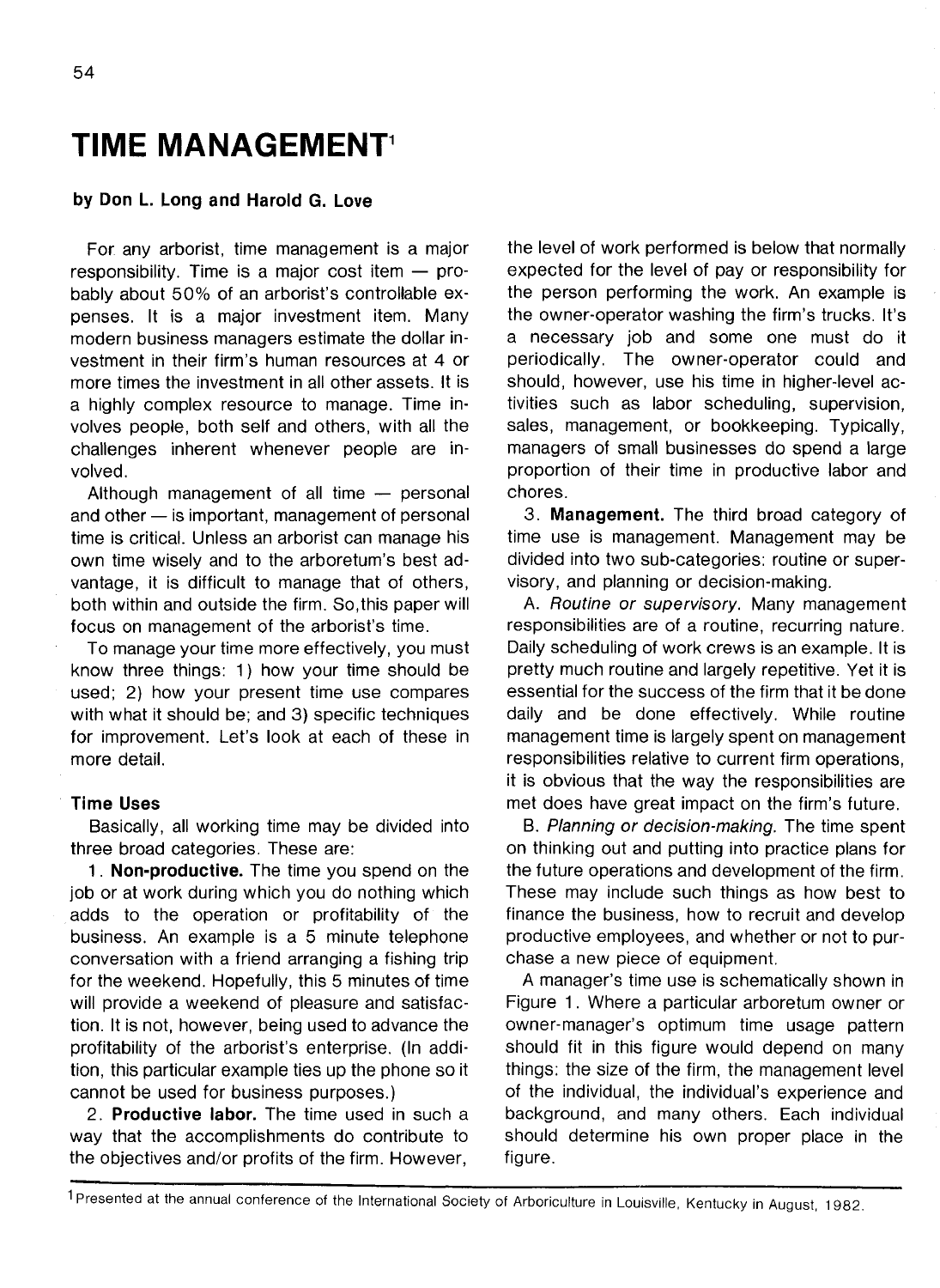

# HOW PEOPLE USE WORKING TIME

**Figure 1**

## **Time Usage**

It is important to know how your time should be used. It is equally important to know how you actually do use it. One technique frequently followed for determining time usage is the Time Use Diary. A simple way to keep one is to record on a daily calendar the beginning and ending times for each activity during the day. At the end of the day, the time uses may be analyzed and the third column filled. A morning's record for an owner or manager of a firm might look like this.

| Activity                              | Type of time use |
|---------------------------------------|------------------|
| Gave crew instructions                | Supervisory      |
|                                       | management       |
| Took call from potential              |                  |
| customer                              | Prod. labor      |
| Talked to salesman about new Planning |                  |
| chemical                              | management       |
|                                       |                  |

| $8:58-9:15$      | Signed checks                           | Prod. labor    |
|------------------|-----------------------------------------|----------------|
| $9:15-9:46$      | Worked on Accounts<br>Receivable        | Prod. labor    |
| 9:45-10:10       | Enroute to check on crew                | Supervisory    |
|                  |                                         | management     |
|                  | 10:10-10:16Stopped to chat with friend  | Non-productive |
|                  | 10:16-10:31 Enroute to check on crew    | Supervisory    |
|                  |                                         | management     |
|                  | 10:31-10:50With crew foreman            | Supervisory    |
|                  |                                         | management     |
|                  | 10:50-11:02 Enroute to Bank re note due | Planning       |
|                  |                                         | management     |
|                  | 11:02-11:56 With loan officer           | Planning       |
|                  |                                         | management     |
| 11:56-1:02 Lunch |                                         |                |

Several days of such diaries give the arborist an adequately accurate breakdown of how he presently utilizes his time. Comparison of this breakdown with his own personal "optimum" time usage breakdown (how he should use his time)